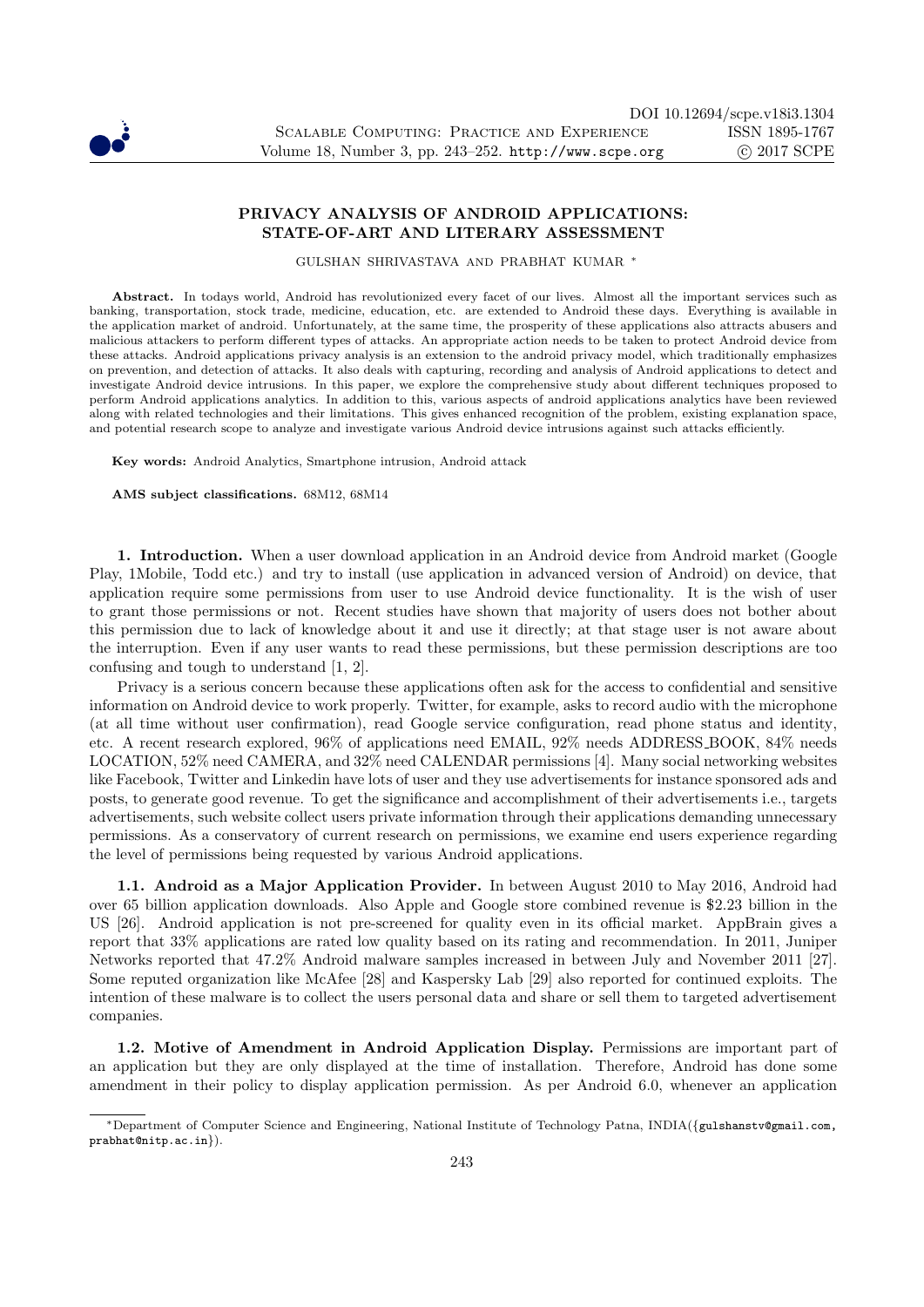## 244 G. Shrivastava, P. Kumar



Fig. 1.1. Google Play: number of Android app downloads 2010-2016 [26]

requires any permission then it will only ask for that particular permission, instead of these lifetime grants of permissions.

1.3. Privacy on Android Permission. Android application permissions asked by an application are listed in AndroidManifest.xml. As per many research survey [35, 36] it has been found that very less number of users understand that what these permissions actually asking for. These surveys are based on large risk assessment of users about security and privacy risks. Felt et al. [37] also did survey about the way of asking this permission and presented some set of guidelines for user to take into account while making decision about their privacy and security concerns. King et al. [38] presented the users expectation from their Smartphone for entire usage. In this work, they collected interview results of iPhone and Android users and highlighted the problem faced by them at the time when application and web links, gathers the information of possible privacy faults, and process to select the best application from app markets.

The paper is organized as follows: Section II presents Literature review. In Section III, we explore the Android applications permission and Android application mechanism in detail. Section IV discusses about the limitation of the Android permission. In Section V, we describe the permission analytics. Finally, Section VI concludes the paper.

The paper is organized as follows: Section II presents Literature review. In Section III, we explore the Android applications permission and Android application mechanism in detail. Section IV discusses about the limitation of the Android permission. In Section V, we describe the permission analytics. Finally, Section VI concludes the paper.

2. Literature Review. As Android device usage is increasing day by day, at the same time the risk factors of security breach are also increasing. The biggest challenge is to identify and prevent those risks. Malicious Android applications analysis and detection is admired research fields as per escalation in usage of Android market. While Android has survived openly since 2008, a major amount of effort has been conduct on studying the Android permissions/security model. A lot of focus have been done on creating hypothetical formalizations of Android security mechanism or presenting enhancements to system security, and is mainly out of scope.

In Android 4.3, hidden features like App Ops allow the user for revoke the irrelevant permissions as per application but as per the unawareness user do not explore it. According to Verizons 2015 data, in middle attack or applications that store sensitive information insecurely or send data incomplete. According to the Jupiter network report [11, 12], 76% of mobile users depend on their mobile devices to access their most sensitive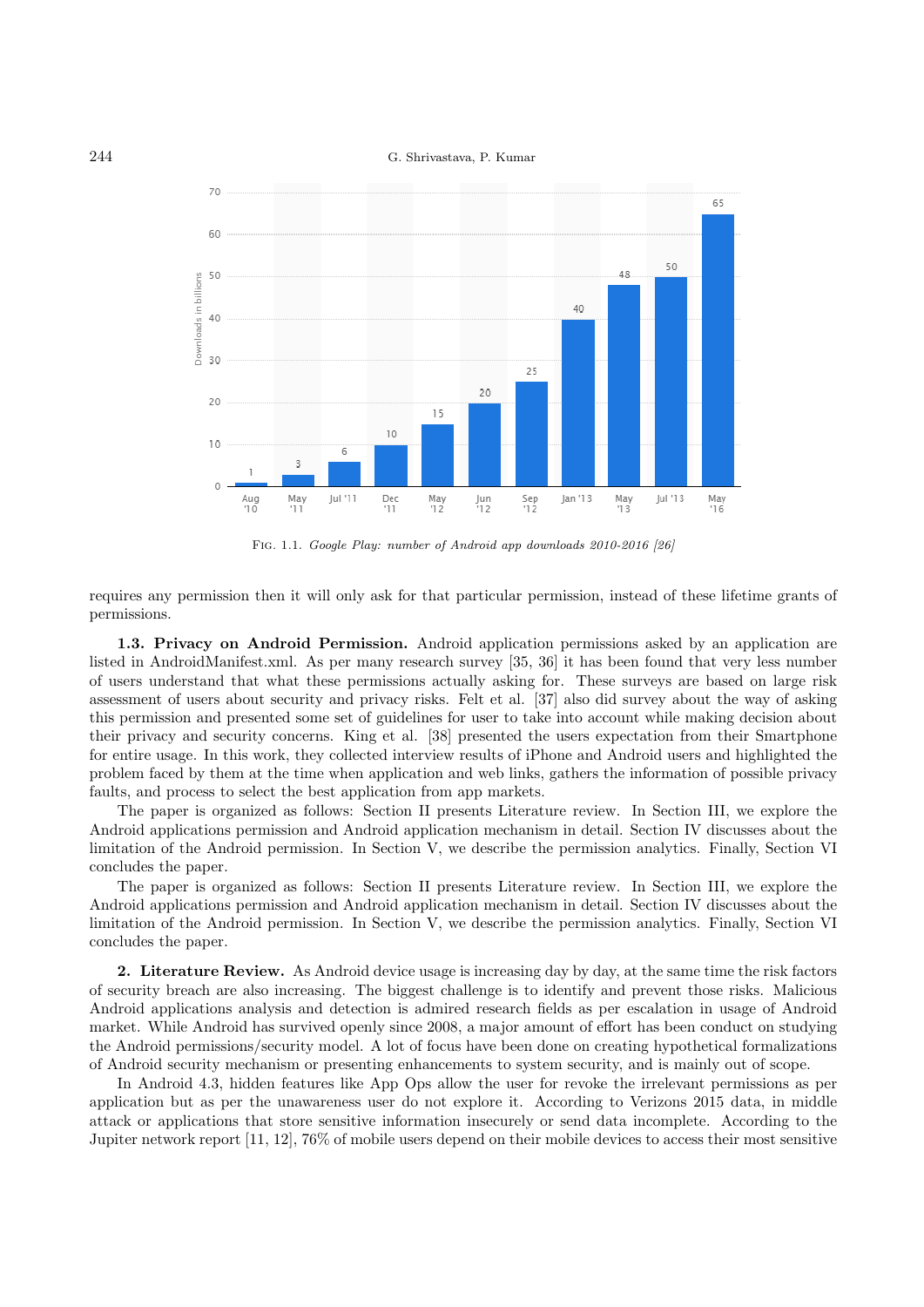personal information, such as online banking or personal medical information. This trend is even more noticeable with those who also use their personal mobile devices for business purposes. Nearly nine out of ten business users report that they use their own mobile devices to access sensitive work-related information. It has been reported by the Junipers Network Mobile Threat Centre that in 2011, there was an unparalleled increase in Android malware attacks with an increase of about 155% from previous years in all platforms.

According to Googles CEO, 1.5 billion known users use Android. Recent version used is Android 6.0 Marshmallow. Around 8 out of 10 are Android users. In addition, 1.6 million devices access Google play. The SAN report analysis outsourcing growth to 1.4 million in 2016. Even in the latest edition of Android operating system, there is no provision to handle and manage security and privacy issues. Google Play provides security to play store and manage its privacy concern security.

Researchers have to be very conscious about permission usage in Android. Kelley et al. [2] explained about unawareness of permissions. Felt et al. [9] explored that Android failed to clearly inform their users about permissions. Kelley et al. [6] proposed a privacy checklist for the privacy risk of an application, they also showed that proposed checklist significantly affected user for application selection. Felt et al. [1] explored about gap analysis between free and paid applications in the frequency of dangerous permission being requested after surveying 100 paid & 856 free applications; for instance, ratio of free and paid is 7:2 in the aspect of INTERNET permission. Hypothesis of [7] presents the frequency of request from free applications for INTRNET permission for advertisements. Felt et al. [8] fixed some permission that are common between normal, dangerous and signature permissions by Google but still behave like dangerous permission legitimately. Felt et al. [9] concluded that 1/3 of 940 applications are measured as over privileged. Vidas et al. [10] proposed a static analysis tool to enhance the set of permissions and minimize it so that application behaves correctly. This literature mainly focuses on malicious analysis and detection based on Android applications permission. Enck et al. [30], TaintDroid has filled the distance between system security and user permissions, focusing on analysis of application, which request for permissions through permission list. Vidas et al. [31] gives details about application permissions requests, finding ubiquitous permissions creep, because of existing developer APIs that composes it making it complicated for developers to align their permission requirements with application functionality. Felt et al. [32] endeavor to make clear permissions to developers. However, neither of these articles investigates end users considerate for permissions.

Researchers have exposed, attack vectors for applications to compose permission requirements that are not detailed to users. Others who have come across at Android permissions have attempted to collect applications that necessitate similar permissions to simplify the existing method or have attempted an evaluation of the dissimilarity between current Android permission systems [34]. Haris et al. [13] concentrated on the risk in mobile computing and privacy leaks in mobile connectivity and mobile sensing. State-of-art is similar to [3, 5] for multiple mobile platforms. Crussell et al. [14] proposed DNADroid that approach used program dependency graphs i.e. detects the similar applications. This approach generates a low false positive rate. For the increase in the system performance, they evaluate application against similar names. Zheng et al. [15] proposed a static analysis framework i.e. DroidAnalytics. It detected obfuscated Android malware. Signature generation performed in three level methods. Repackaged malware detected by the class and application level in that sequence. Then it is compared to other effective obfuscated technique such as method renaming, further control flow goes to-obfuscation and string encryption. In this article, authors didnt discuss about the time taken to analyze the applications. Hanna et al. [17] proposed the Juxtapp, they introduced the Feature Hashing for the detection of similar applications. It is resilient to some amount of obfuscation. They used obfuscation resilience of algorithms to detect the repackaging apps.

Zhauniarovich et al. [33] proposed detection of repackaged method that showed the results of similar techniques involved in code analysis. This approach is based on the content of. apk file. Repackaged applications have minor changes in lots of file, which is difficult to identify. Zhou et al. [16] proposed DroidMOSS method to repackaging detection through Fuzzy Hashing. In this paper, authors generate a hash to perform divide and conquer method for that application. This proposed system is robust as claimed by author but it is based on number of chunks, which is subpart of an application. In another research, Zhou et al. [18] proposed AppINK based on client side for repackage detection. In this method, watermarking technique is used for authentication of an application. Based on watermarking, user can identify the repackaged application. Authors validate their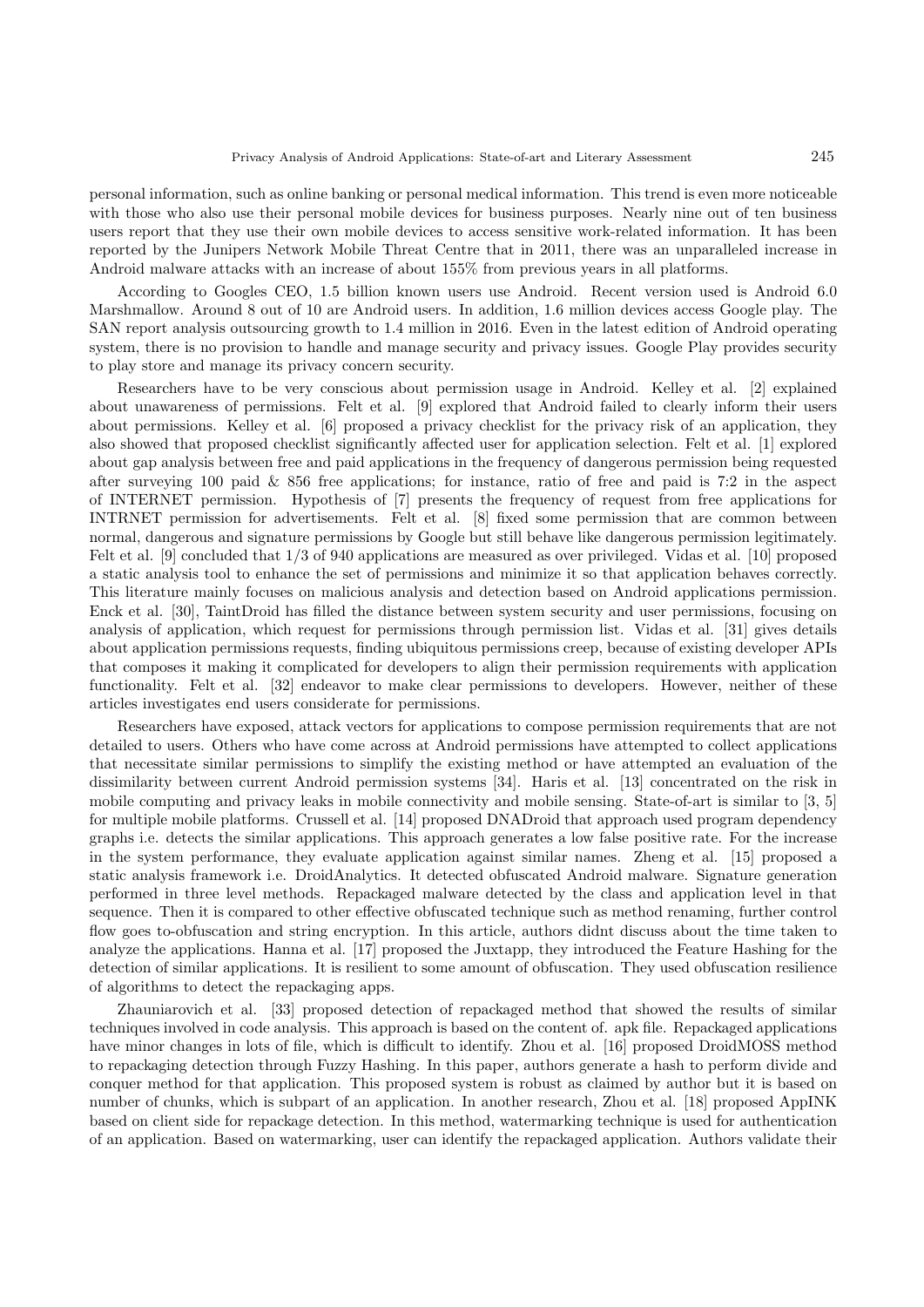| Android     | Category      | <b>Permission Requested</b> | <b>Flow Permission</b>         |
|-------------|---------------|-----------------------------|--------------------------------|
| Application |               |                             |                                |
| My Calendar | Productivity  | <b>STORAGE</b>              | PHONE NO $\rightarrow$ NETWORK |
|             |               | <b>LOCATION</b>             |                                |
|             |               | <b>NETWORK</b>              |                                |
|             |               | <b>PHONECALLS</b>           |                                |
| My Space    | Social        | <b>STORAGE</b>              | IMEI $N \rightarrow$ NETWEOK   |
|             |               | <b>NETWORK</b>              |                                |
|             |               | <b>PHONECALLS</b>           |                                |
| Gmail       | Communication | <b>NETWORK</b>              | STORAGE→NETWORK                |
|             |               | <b>STORAGE</b>              |                                |

Fig. 3.1. Android Applications and their Permissions Examples

proposed method with the help of some pattern matching algorithm. Wu et al. [19] provided the novel policy that deals with repackaged issues. This is dynamic event flow and verifies the applications in the future, by the help of watermark injected in the applications. The weakness of this techniques is it takes more overhead and inherently limited resources on Android device when identify the watermark from applications. It is not sufficient automatic watermark extraction technique.

Kang et al. [20] designed fast malware detector by using creator information. In this detection is done according to malware permission and behavior. This is based on the static analysis that is used to certify serial number and detects the malware. It is light weighted process, which analyze particular part of applications according to malware behavior and permission. This provides the very high detection accuracy.

Enck et al. [21] explained about Android security mechanism based on permissions and security issues for inter-communication between apps. Inter-Component Communication (ICC) and Intents have not been explored the way permissions have been investigated. Most of the existing ICC based studies focuses on finding the ICC related vulnerabilities. The work depicted in [22] investigated the IPC framework and interaction of system components. ComDroid [23] detects the ICC related vulnerabilities. The work depicted in [24] suggested improvement in ComDroid by segregating the communication messages into inter and intra-application groups so that the risk of inter-application attacks may be reduced. The work depicted in [25] performs information flow analysis to investigate the communication exploits.

3. Android Application Permission. Permission system is a very basic security aspect implemented in todays Android devices. The Android Market [43] has experienced a great boon as it allows anyone to upload applications to the market. By which, a developer can be rewarded with a monetary gain by receiving ad revenue or by charging for the services provided by the application. Permissions are provided for security mechanism to defend the receptive APIs thus to be utilized only by trusted applications. Before installing an application, a list of permissions is requested to the user. The permissions are granted on all or nothing basis i.e. a user is not allowed to selectively allow or disallow permissions that an application is requests.

There are mainly four types of Android permissions:

- 1. Signature
- 2. System
- 3. Normal
- 4. Dangerous

Signature and System are reserved for the application that comes preinstalled on the firmware or have a key signed in firmware. These types of permissions are not available to third party applications. When an application is reinstalled, it should be signed by the matching certificate as the previous application in order to obtain the old applications data, and then only Signature permission will be granted by the system without user interaction.

Normal and Dangerous are other most important type of permissions. Normal permissions are low level of permission which do not required any user grant. User can examine this permission and if found any doubt then no other option rather than un-installation of that particular application is available. Whereas dangerous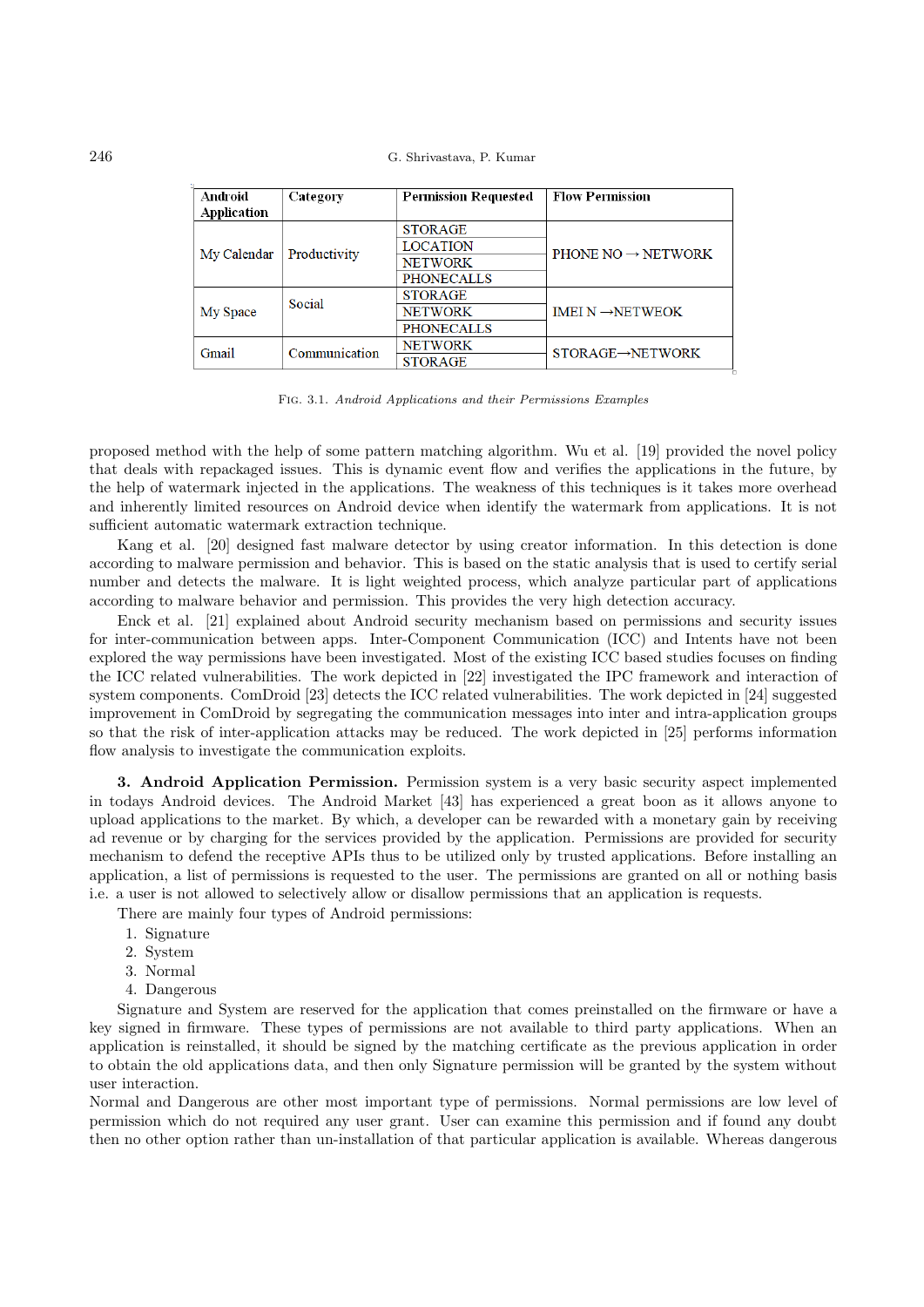

Fig. 3.2. Categorization of Permission



Fig. 3.3. Inter Process Communication

permission, are asked by user and it is the user who wish to grant them or not. If a user grants any such type of permission, then it is permanently granted. These types of permission are mandatory to display from application developer at the time of installation of that application.

3.1. Inter-process Communication. Two ways process communication can be divided into two categories firstly by using any of the conventional UNIX-type mechanisms for instance, the file system, local sockets, or signals etc. Whenever an application directly communicates with another application without user interaction it shows, its conceptual call but that time it uses intent and intent filter in real call as fig.4. Whenever a component is requested by an application, the Android system checks if the corresponding process is running and the component is instantiated or not. If either of them is not available, it is created by the system.

Android also provides IPC mechanisms:

- 1. Binder: It is a frivolous remote process call system based on compatibility. It is intended for elevated performance while executing process calls.
- 2. Intents: It represents an "intention" to obtain something, which is finished. For instance, if application needs to demonstrate a web page, its intent to view the URL is expressed by creating and sending an Intent instance to the system. The system finds corresponding code (for this example Browser) which knows to offer service to that Intent, and executes it as shown in figure 5. Intents are also used to broadcast system-wide events. Intents are capable of crossing process boundaries and can transfer information between applications.

```
Types of Intent:
```

```
(a) Explicit Intent
```

```
String url = www.google.com;
Intent explicit = new Intent(Intent.ACTION VIEW);
explicit.setData(Uri.parse(url));
explicit.setPackage(com.Android.chrome);
startActivity(explicit);
```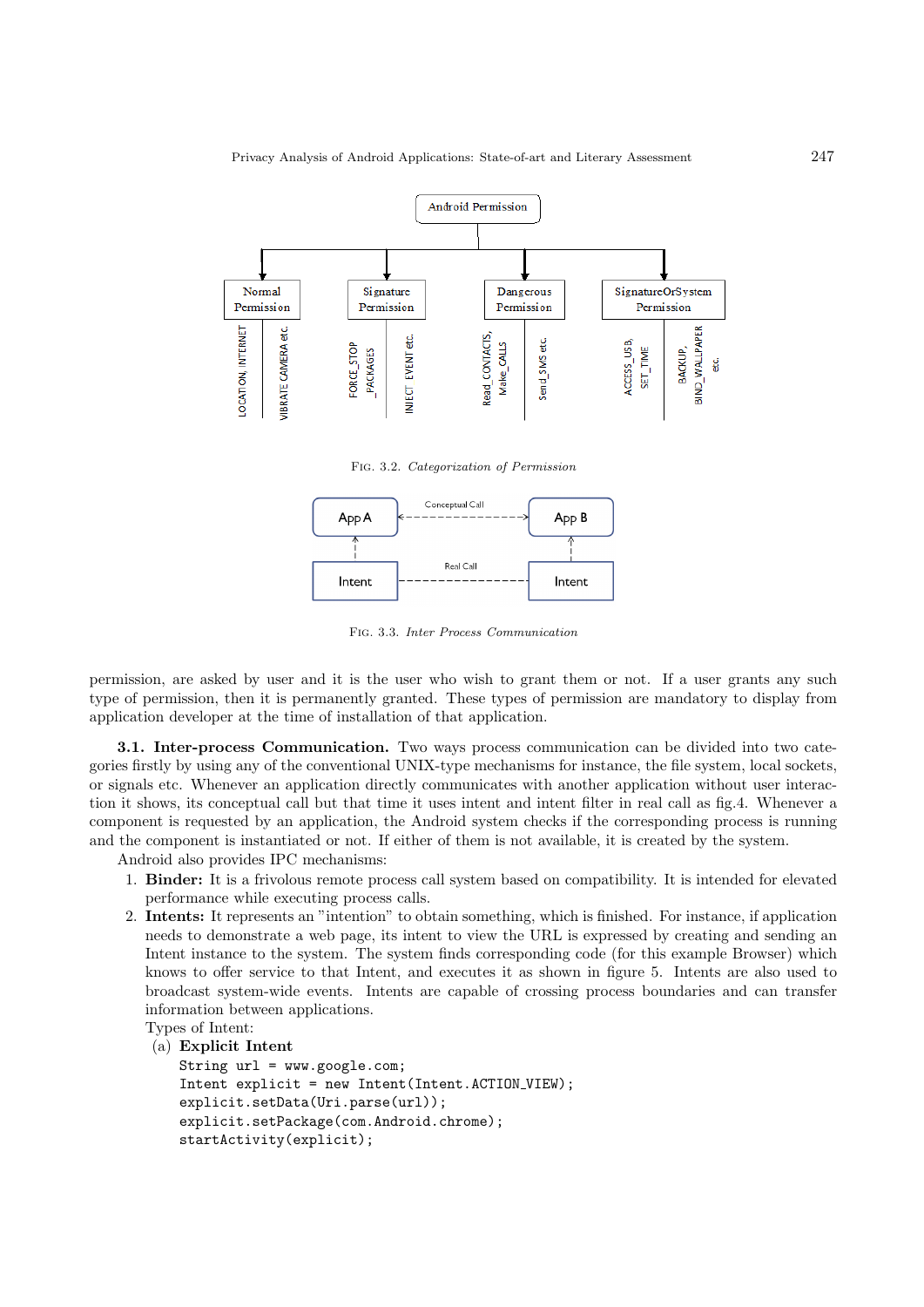248 G. Shrivastava, P. Kumar



Fig. 3.4. (a) Explicit Intent; (b) Implicit Intent

(b) Implicit Intent

```
String url = www.google.com;
Intent implicit = new Intent(Intent.ACTION_VIEW);
implicit.setData(Uri.parse(url));
startActivity(implicit);
```
3. Content Providers: ContentProvider serves as a data storage, which provides access to data stored on the device; for example, user's list of contact scan can be thought of as ContentProvider. An application can access data provided by other application via ContentProvider, and an application creates a ContentProviders to share its data.

3.2. Android Permission Mechanism. The middleware layer of Android architecture provides permission mechanism. To implement mandatory access control (MAC) on inter-communication calls, reference monitor is used. Standard Android permissions such as INTERNET, PHONE CALLS, and SEND SMS etc. are used to protect security sensitive interfaces. Application holds these permissions to be capable of making phone calls, to access the Internet or to send text SMS. Apart from that, application can declare different types of permission labels to bar access to its interfaces. Necessitated permissions are displayed in a file and approved during installation based on user confirmation. When an application requests inter-communication calls, reference monitor checks whether the application has required permissions or not.

4. Limitations. The limitations that lead to weaknesses, of Android security model are summarized as follows:

- 1. Limitation 1: Android uses an install-time permission model:
	- (a) The install-time permission works on an all-or-nothing principle: in older versions, a user has to grant all permissions requested by an application, in order to proceed for installation.
	- (b) Use is mostly unaware of consequences of requested permissions, which leads to approval of permissions [8].
	- (c) Application developers try to expand their requested permissions, many of which are not necessary for applications execution. [40]
	- (d) Lack of sufficiently fine-grained permissions. [41]
	- (e) There is no provision of runtime permission revocation, and control [42].

Once the application is installed on a device, the application is authorized to use the device, as it wants to use all its granted permissions. There are no controls to limit the uses of permissions.

- 2. Limitation 2: In comparison to desktop environment, such as Windows and UNIX executables, Android applications are easier to reverse engineer. This is possible due to presence of hardware-independent Dalvik bytecode files. These files contain great amount of data of original Java sources.
- 3. Limitation 3: Lack of isolation mechanism for third-party libraries contained within applications [43].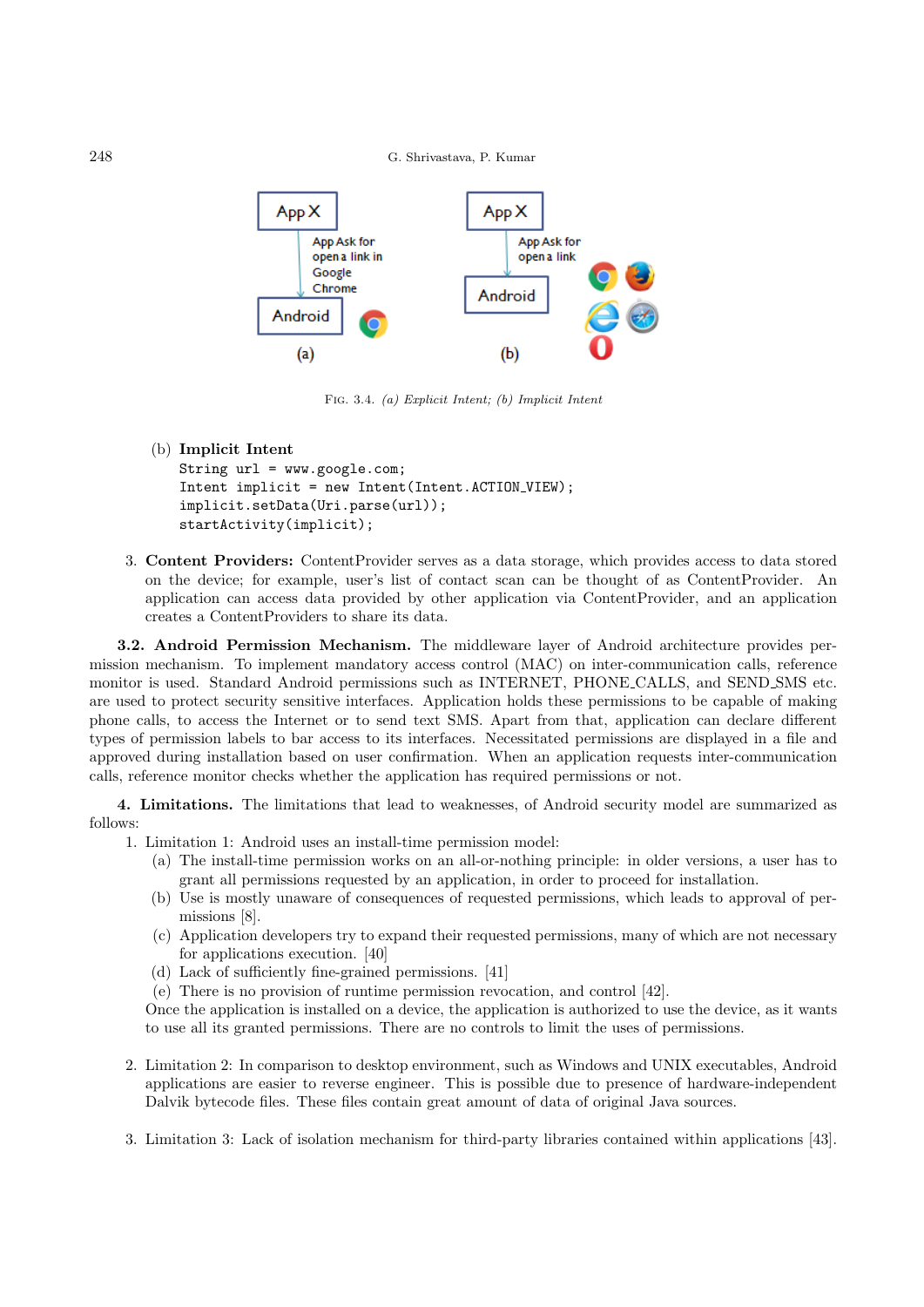Due to this, third-party libraries cannot be stopped from misusing the granted permissions of host applications. Conversely, ill-behaving host applications may tamper with the libraries, for example, by performing improper advertisement display or click fraud.

- 4. Limitation 4: Android lacks a configurable, runtime ICC control for the following purposes:
	- (a) To prevent an application from accessing any open interfaces of another application, despite the former having obtained the required permissions at its install time [23, 9]. Combined with weakness 5 below, this lack of runtime inter-application access control can lead to data leakage and confused deputy problems.
	- (b) To prevent an application from intercepting an intent broadcast and possibly stopping its propagation afterwards [23]. By intercepting system-event broadcasts, a malicious application is able to stealthily intercept important system events that contain sensitive information, such as an incoming call or SMS.
	- (c) To isolate applications and prevent them from communicating via ICC and other shared channels [44]. The presently unrestricted ICC among applications in Android can be exploited by colluding applications.
- 5. Limitation 5: Application developers could be unfamiliar with the subtle aspects of Android ICC [45], which may lead to unintentional exposure of applications private interfaces and data.

5. Permission Analytics. An accurate estimate of success matrix is one of the most basic requirements for Android based organization and researchers planning for analytics to get ultimate goal of identified risk and satiate this need of Android users respectively [39]. Analytics have moved on from data analytics to all other digital media and hence renamed accordingly. For example, Web Analytics for data on web, Mobile Analytics for mobile applications, Multi-Channel Analytics for collecting analytical data across heterogeneous platforms, Social Media Analytics for banking, Facebook Insights, Twitter Analytics and YouTube Analytics.

To maintain long term sustainable relationship with customers, rather than being content with short-term boost in the conversion rate by giving priority to customer over an experts or analysts view helps in decreasing the bounce rate and optimize global maxima rather than local maxima for every search, by focusing on key performance parameters (KPIs) for success and failure. These new age analytics that intend data from each achievable medium including web and social site is helping business syndicates to access even the most personal information about their customers and prospect research aims in managing of disclosure of personal information and giving only those aspects which could amplify their breach investigation, reports that 0.03% of Android device per week infected by the malicious code out of 10 million of mobile device. The Applications vulnerability is consisted of risky applications prone in man customer base. Permission analytics are categorized based on their main approaches as follows.

- 1. Static Analysis: A static analyzer performs inspection of application without its execution; analyzer is able to achieve high code coverage. Since it have been analyze the applications complete source or recovered code. However, it does not say anything about execution context as well as its execution. Apart from that, it faces difficulties in the presence of dynamic code loading and code obfuscation [46]. Analyzer is required to perform accurate static analysis on an event-driven Android application to deal with the various Android-specific issues such as: [47]:
	- (a) Presence of multiple entry points in application;
	- (b) App components may run asynchronously
	- (c) Possibility of multiple callbacks because of applications lifecycle states, as well as listeners to system and GUI events;
	- (d) Application might accept both intra and inter application ICC. In addition, Java reflection and native code possess additional challenges [48].
- 2. Dynamic Analysis: It is performed by executing the application. This can be done using either real or virtual environment for instance, Android Virtual Device (AVD) and monitoring the application while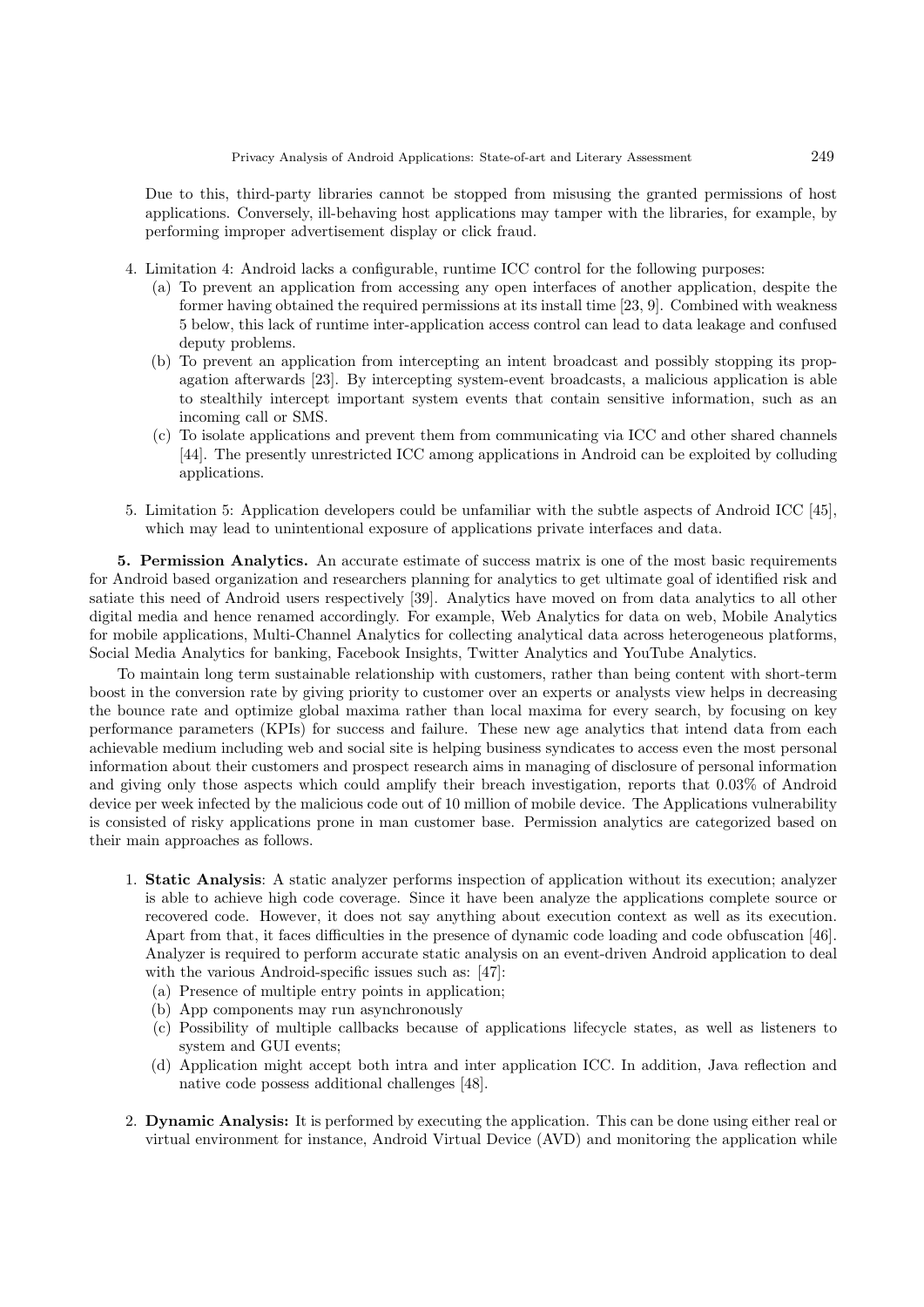## 250 G. Shrivastava, P. Kumar

it is executing. Huge variety of dynamic analysis techniques are given in the literature. Performing dynamic analysis on Android applications faces new difficulties such as Binder-based ICC, Androids managed resources and event triggers [49].

- 3. Static & Dynamic Analysis: Due to limitations of static and dynamic analysis techniques individually, many systems choose to perform both: static and dynamic analysis to complement each other. Google Play uses Bouncer, which scans for malicious applications automatically. Many security researchers have made attempts to figure out working of bouncer, as it is not public [50, 51]. According to Oberheide et al. [54] seemed to perform dynamic analysis on an application by running it on a QEMU-based emulated Android environment for only 5 minutes. Mobile-Sandbox [59] also employs both static and dynamic analysis. Application requested permissions are analyzed for static analysis. Then, the applications Dalvik bytecode is converted to small code by using baksmali5. During dynamic analysis stage; to improve code coverage information on timers and broadcasts are also collected, Mobile-Sandbox stores runtime information at the three levels:
	- (a) Dalvik level monitoring using TaintDroid and a customized version of DroidBox;
	- (b) Native code monitoring using ltrace; and
	- (c) Network traffic monitoring into a PCAP file.

Mobile-Sandbox utilizes the monkey runner  $tool6T\sigma$  simulate user interaction, to trigger potentially malicious behavior external events, such as incoming calls or SMS messages, are also simulated.

4. Analyzing Application Metadata: Metadata is a source of useful information that can be used to infer the applications capability, and therefore potential behavior. In order to access security risks, Metadata of untrusted applications is analyzed in several works. WHYPER [52] is a Natural Language Processing (NLP) based system, which uses textual application description of an application and permission list to see if application information justifies permission lists. Although WHYPER is shown to achieve substantial improvement in accuracy over keyword-based search, numerous challenges still exist for it to give a dependable, automated application risk estimate.

The mobile analysts have done many analyses for Android applications but permission analysis is done only for hypothetical analysis and to get its accuracy of risk. Many researchers state that permission based privacy analysis is not to be done by Android application developers [53].

6. Conclusion. In this paper, we have described the Android application permissions and its mechanism in detail. This paper also presented the weakness of permissions also various aspects of Android applications analytics have been reviewed along with related technologies and their limitations. We have provided better way to understand the problem that may occur in research solution and the future scope of analyzing the various Android device permissions against various risks.

## REFERENCES

- [1] Felt, A. P., Ha, E., Egelman, S., Haney, A., Chin, E., & Wagner, D., Android permissions: User attention, comprehension, and behavior (2012, July). In Proceedings of the eighth symposium on usable privacy and security (p. 3). ACM.
- [2] KELLEY, P. G., CONSOLVO, S., CRANOR, L. F., JUNG, J., SADEH, N., & WETHERALL, D., A conundrum of permissions: installing applications on an Android smartphone (2012, February). In International Conference on Financial Cryptography and Data Security (pp. 68-79). Springer Berlin Heidelberg.
- [3] LA POLLA, M., MARTINELLI, F., & SGANDURRA, D., A survey on security for mobile devices (2013). IEEE communications surveys & tutorials, 15(1), 446-471.
- [4] LEYDEN, J., The TRUTH about LEAKY, STALKING, SPYING smartphone applications (2013). The Register
- [5] Suarez-Tangil, G., Tapiador, J. E., Peris-Lopez, P., & Ribagorda, A.,Evolution, detection and analysis of malware for smart devices (2014). IEEE Communications Surveys & Tutorials, 16(2), 961-987.
- [6] KELLEY, P. G., CRANOR, L. F., & SADEH, N., Privacy as part of the app decision-making process (2013, April). In Proceedings of the SIGCHI Conference on Human Factors in Computing Systems (pp. 3393-3402). ACM.
- [7] BARRERA, D., KAYACIK, H. G., VAN OORSCHOT, P. C., & SOMAYAJI, A., A methodology for empirical analysis of permissionbased security models and its application to Android (2010, October). In Proceedings of the 17th ACM conference on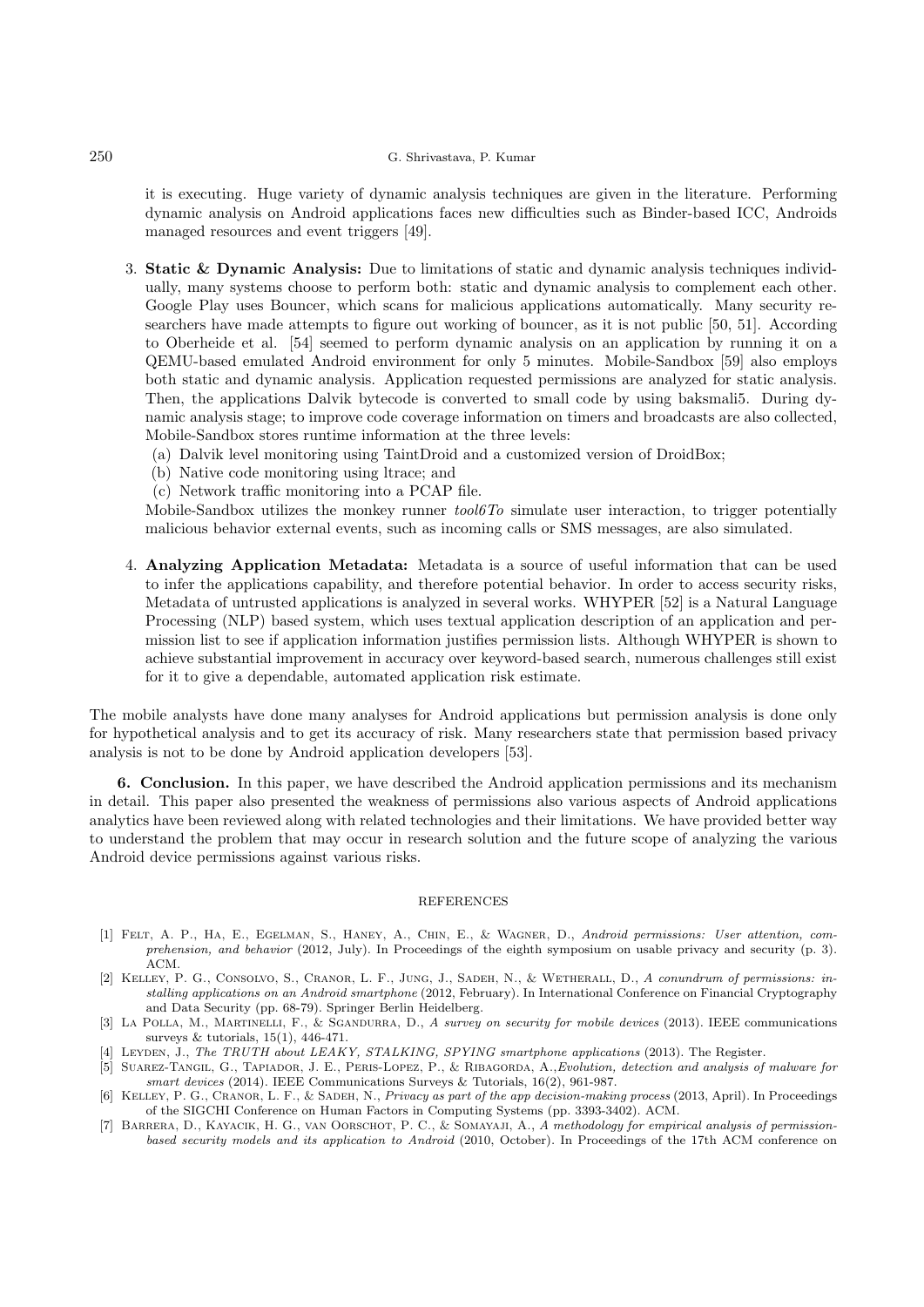Computer and communications security (pp. 73-84). ACM.

- [8] FELT, A. P., GREENWOOD, K., & WAGNER, D., The effectiveness of application permissions (2011, June). In Proceedings of the 2nd USENIX conference on Web application development (pp. 7-7).
- [9] FELT, A. P., CHIN, E., HANNA, S., SONG, D., & WAGNER, D. Android permissions demystified (2011, October). In Proceedings of the 18th ACM conference on Computer and communications security (pp. 627-638). ACM.
- [10] VIDAS, T., CHRISTIN, N., & CRANOR, L, Curbing Android permission creep (2011, May). In Proceedings of the Web (Vol. 2, pp. 1-5).
- [11] Trusted mobility Index (2012, May), Retrieved from http://www.juniper.net/us/en/local/pdf/additional-resources/ 7100155-en.pdf.
- [12] 2011 Mobile Threats Report (2012, Feb.), Retrieved from https://www.juniper.net/us/en/local/pdf/additional-resources /jnpr-2011-mobile

-threats-report.pdf

- [13] HARIS, M., HADDADI, H., & HUI, P., Privacy leakage in mobile computing: Tools, methods, and characteristics (2014). arXiv preprint arXiv:1410.4978.
- [14] CRUSSELL, J., GIBLER, C., & CHEN, H.,Attack of the clones: Detecting cloned applications on Android markets (2012, September). In European Symposium on Research in Computer Security (pp. 37-54). Springer Berlin Heidelberg.
- [15] ZHENG, M., SUN, M., & LUI, J. C., Droid analytics: a signature based analytic system to collect, extract, analyze and associate Android malware (2013, July). In Trust, Security and Privacy in Computing and Communications (TrustCom), 2013 12th IEEE International Conference on (pp. 163-171). IEEE.
- [16] Zhou, W., Zhou, Y., Jiang, X., & Ning, P., Detecting repackaged smartphone applications in third-party Android marketplaces (2012, February). In Proceedings of the second ACM conference on Data and Application Security and Privacy (pp. 317-326). ACM.
- [17] Hanna, S., Huang, L., Wu, E., Li, S., Chen, C., & Song, D., Juxtapp: A scalable system for detecting code reuse among Android applications (2012, July). In International Conference on Detection of Intrusions and Malware, and Vulnerability Assessment (pp. 62-81). Springer Berlin Heidelberg.
- [18] Zhou, W., Zhang, X., & Jiang, X., AppInk: watermarking Android apps for repackaging deterrence (2013, May). In Proceedings of the 8th ACM SIGSAC symposium on Information, computer and communications security (pp. 1-12). ACM.
- [19] Wu, D. J., Mao, C. H., Wei, T. E., Lee, H. M., & Wu, K. P.,Droidmat: Android malware detection through manifest and api calls tracing (2012, August). In Information Security (Asia JCIS), 2012 Seventh Asia Joint Conference on (pp. 62-69). IEEE.
- [20] Kang, H. J., Jang, J. W., Mohaisen, A., & Kim, H. K., Androtracker: Creator information based Android malware classification system (2014). In Information Security Applications-15th International Workshop, WISA (Vol. 8909).
- [21] ENCK, W., ONGTANG, M., & McDANIEL, P., Understanding Android security (2009). IEEE security & privacy, 7(1), 50-57.
- [22] Enck, W., Ongtang, M., & McDaniel, P., On lightweight mobile phone application certification (2009, November). In Proceedings of the 16th ACM conference on Computer and communications security (pp. 235-245). ACM.
- [23] Chin, E., Felt, A. P., Greenwood, K., & Wagner, D.,Analyzing inter-application communication in Android (2011, June). In Proceedings of the 9th international conference on Mobile systems, applications, and services (pp. 239-252). ACM.
- [24] Kantola, D., Chin, E., He, W., & Wagner, D., Reducing attack surfaces for intra-application communication in Android (2012, October). In Proceedings of the second ACM workshop on Security and privacy in smartphones and mobile devices (pp. 69-80). ACM.
- [25] PERKINS, J., & GORDON, M., *DroidSafe* (2016). Massachusetts Institute of Technology Cambridge United States.
- [26] Statista 2017. Cumulative number of apps downloaded from the Google Play as of May 2016.
- [27] Vennon, T., & Center, J. G. T.,Mobile malware development continues to rise, Android leads the way (2016). In FAST.
- [28] McAfee, S. C. CA, USA.(2011). Mcafee Threats Report: Third Quarter 2011.
- [29] NAMESTNIKOV, Y, It threat evolution Q3 2011, 2011.
- [30] ENCK, W., GILBERT, P., HAN, S., TENDULKAR, V., CHUN, B. G., COX, L. P., & SHETH, A. N., TaintDroid: an informationflow tracking system for realtime privacy monitoring on smartphones (2014). ACM Transactions on Computer Systems (TOCS), 32(2), 5.
- [31] VIDAS, T., CHRISTIN, N., & CRANOR, L., Curbing Android permission creep (2011, May). In Proceedings of the Web (Vol. 2, pp. 1-5).
- [32] FELT, A. P., EGELMAN, S., & WAGNER, D., I've got 99 problems, but vibration ain't one: a survey of smartphone users' concerns (2012, October). In Proceedings of the second ACM workshop on Security and privacy in smartphones and mobile devices (pp. 33-44). ACM.
- [33] ZHAUNIAROVICH, Y, Security of the Android operating system. In International Conference on Risks and Security of Internet and Systems (pp. 272-274). Springer International Publishing.
- [34] Au, K. W. Y., ZHOU, Y. F., HUANG, Z., GILL, P., & LIE, D., Short paper: a look at smartphone permission models (2011, October). In Proceedings of the 1st ACM workshop on Security and privacy in smartphones and mobile devices (pp. 63-68). ACM.
- [35] GENEIATAKIS, D., FOVINO, I. N., KOUNELIS, I., & STIRPARO, P., A Permission verification approach for Android mobile applications (2015). Computers & Security, 49, 192-205.
- [36] LOCKHEIMER, H., Android and security (2012). Google Mobile Blog, Feb, 2.
- [37] FRAGKAKI, E., BAUER, L., JIA, L., & SWASEY, D., Modeling and enhancing Androids permission system (2012, September). In European Symposium on Research in Computer Security (pp. 1-18). Springer Berlin Heidelberg.
- [38] King, J, How Come I'm Allowing Strangers to Go Through My Phone? Smartphones and Privacy Expectations.